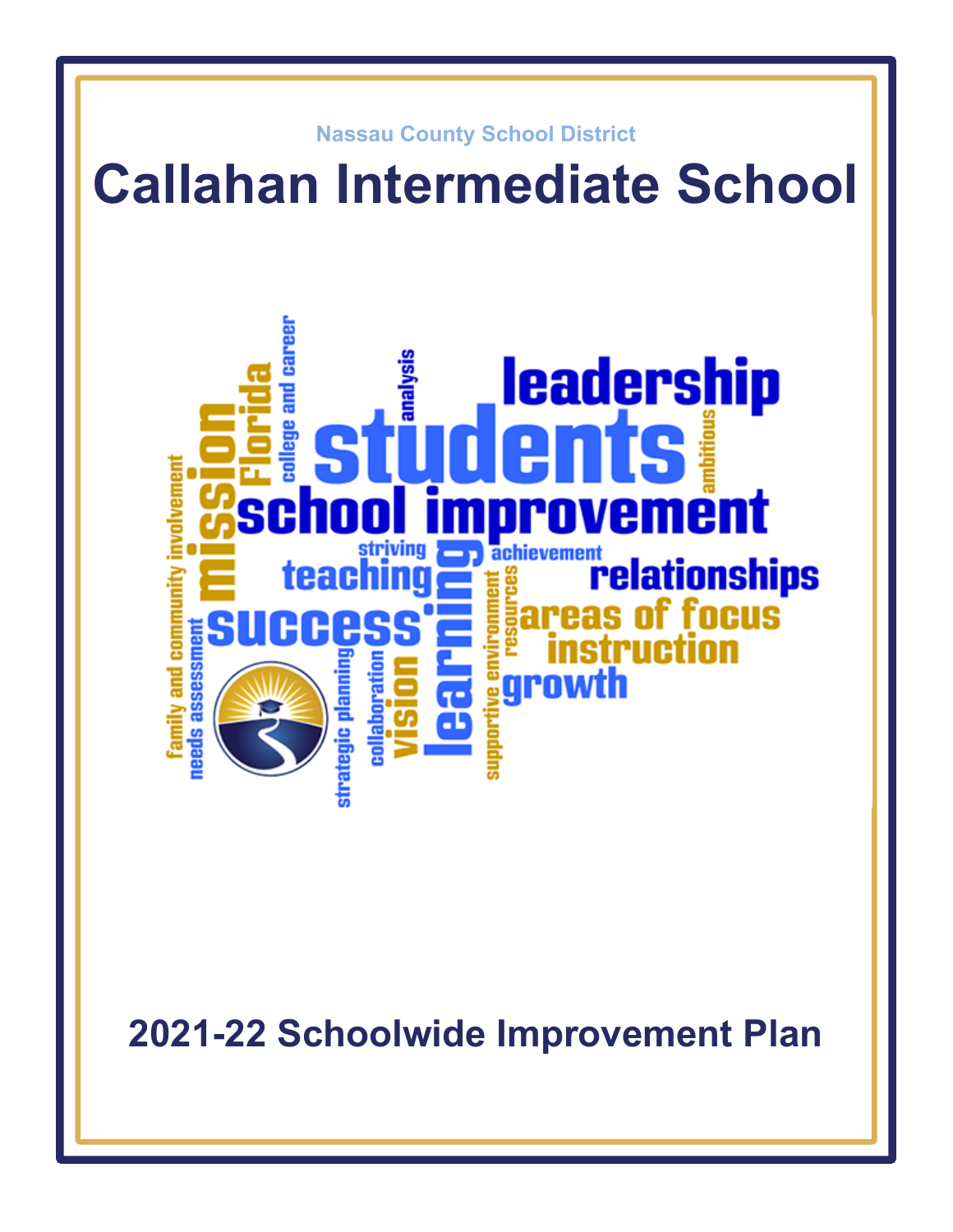# **Table of Contents**

| <b>School Demographics</b>                | 3  |
|-------------------------------------------|----|
| <b>Purpose and Outline of the SIP</b>     | 4  |
| <b>School Information</b>                 | 5  |
| <b>Needs Assessment</b>                   | 8  |
| <b>Planning for Improvement</b>           | 14 |
| <b>Positive Culture &amp; Environment</b> | 17 |
| <b>Budget to Support Goals</b>            | 0  |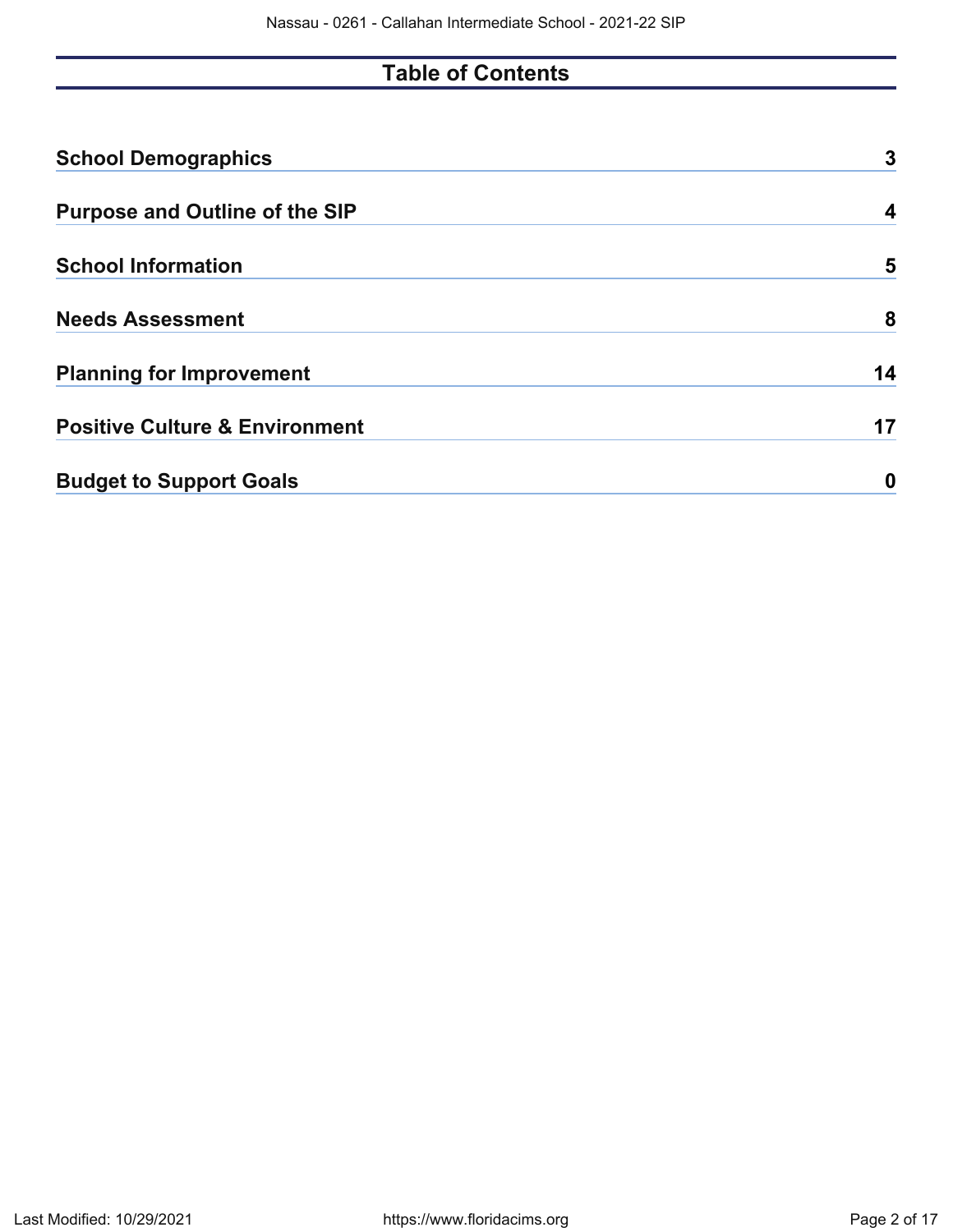Nassau - 0261 - Callahan Intermediate School - 2021-22 SIP

# **Callahan Intermediate School**

34586 BALL PARK RD, Callahan, FL 32011

[ no web address on file ]

<span id="page-2-0"></span>**Demographics**

# **Principal: Lee Ann Jackson** Start Date for this Principal: 7/1/2021

| <b>2019-20 Status</b><br>(per MSID File)                                                                                            | Active                                                                                                                                                                                                        |
|-------------------------------------------------------------------------------------------------------------------------------------|---------------------------------------------------------------------------------------------------------------------------------------------------------------------------------------------------------------|
| <b>School Type and Grades Served</b><br>(per MSID File)                                                                             | <b>Elementary School</b><br>$3-5$                                                                                                                                                                             |
| <b>Primary Service Type</b><br>(per MSID File)                                                                                      | K-12 General Education                                                                                                                                                                                        |
| 2018-19 Title I School                                                                                                              | Yes                                                                                                                                                                                                           |
| 2018-19 Economically<br><b>Disadvantaged (FRL) Rate</b><br>(as reported on Survey 3)                                                | [Data Not Available]                                                                                                                                                                                          |
| 2018-19 ESSA Subgroups Represented<br>(subgroups with 10 or more students)<br>(subgroups in orange are below the federal threshold) | <b>Black/African American Students</b><br><b>Economically Disadvantaged Students</b><br><b>Hispanic Students</b><br><b>Multiracial Students</b><br><b>Students With Disabilities</b><br><b>White Students</b> |
| <b>School Grades History</b>                                                                                                        | 2018-19: A $(75%)$<br>2017-18: A (78%)<br>2016-17: A $(75%)$<br>2015-16: A $(66\%)$                                                                                                                           |
| 2019-20 School Improvement (SI) Information*                                                                                        |                                                                                                                                                                                                               |
| <b>SI Region</b>                                                                                                                    | Northeast                                                                                                                                                                                                     |
| <b>Regional Executive Director</b>                                                                                                  | <b>Dustin Sims</b>                                                                                                                                                                                            |
| <b>Turnaround Option/Cycle</b>                                                                                                      | N/A                                                                                                                                                                                                           |
| Year                                                                                                                                |                                                                                                                                                                                                               |
| <b>Support Tier</b>                                                                                                                 |                                                                                                                                                                                                               |
| <b>ESSA Status</b>                                                                                                                  | [not available]                                                                                                                                                                                               |
| * As defined under Rule 6A-1.099811, Florida Administrative Code. For more information, click here.                                 |                                                                                                                                                                                                               |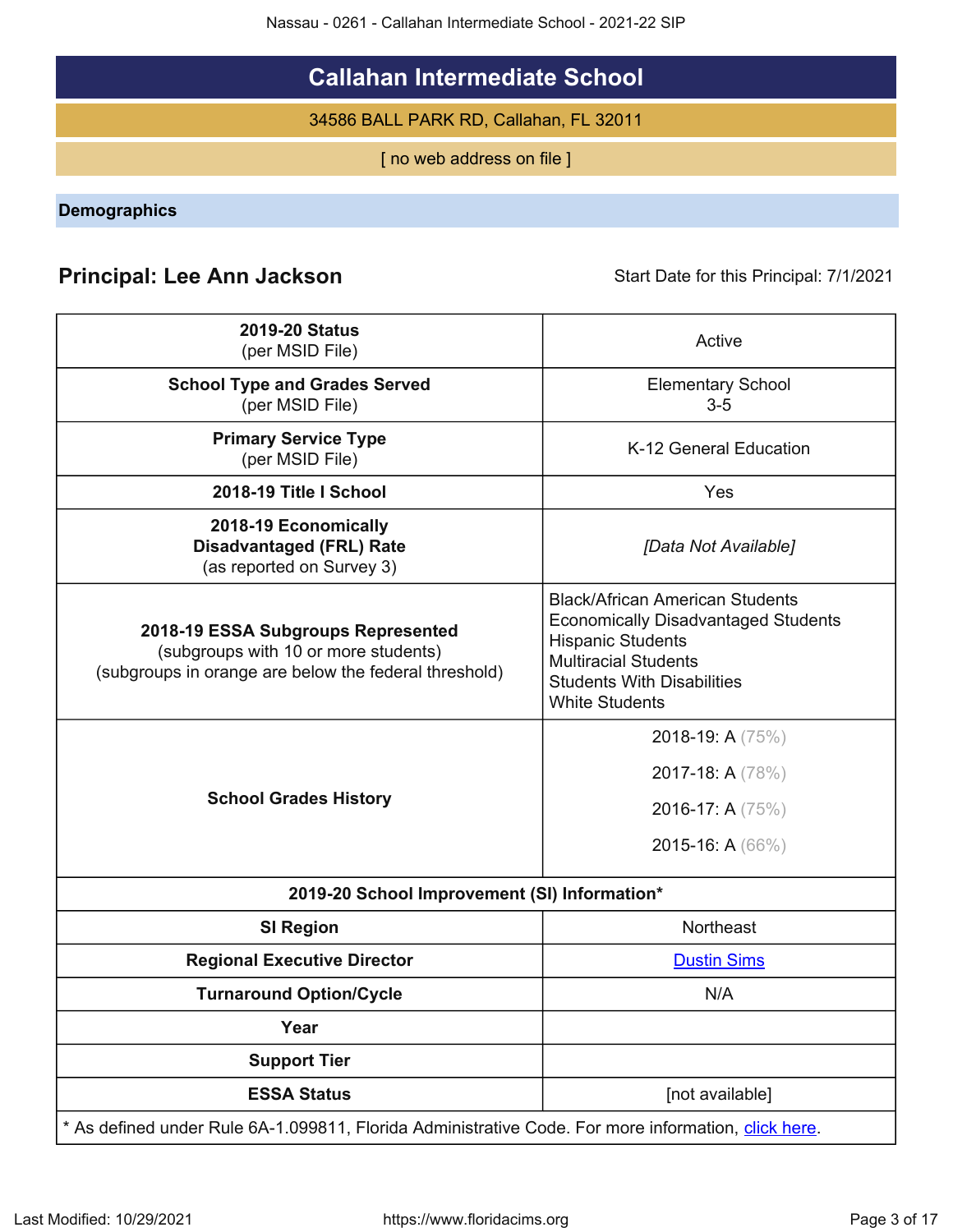#### **School Board Approval**

This plan is pending approval by the Nassau County School Board.

#### **SIP Authority**

Section 1001.42(18), Florida Statutes, requires district school boards to annually approve and require implementation of a Schoolwide Improvement Plan (SIP) for each school in the district that has a school grade of D or F. This plan is also a requirement for Targeted Support and Improvement (TS&I) and Comprehensive Support and Improvement (CS&I) schools pursuant to 1008.33 F.S. and the Every Student Succeeds Act (ESSA).

To be designated as TS&I, a school must have one or more ESSA subgroup(s) with a Federal Index below 41%. This plan shall be approved by the district. There are three ways a school can be designated as CS&I:

- 1. have a school grade of D or F
- 2. have a graduation rate of 67% or lower
- 3. have an overall Federal Index below 41%.

For these schools, the SIP shall be approved by the district as well as the Bureau of School Improvement.

The Florida Department of Education (FDOE) SIP template meets all statutory and rule requirements for traditional public schools and incorporates all components required for schools receiving Title I funds. This template is required by State Board of Education Rule 6A-1.099811, Florida Administrative Code, for all noncharter schools with a current grade of D or F, or a graduation rate 67% or less. Districts may opt to require a SIP using a template of its choosing for schools that do not fit the aforementioned conditions. This document was prepared by school and district leadership using the FDOE's school improvement planning web application located at [www.floridacims.org.](https://www.floridacims.org)

#### <span id="page-3-0"></span>**Purpose and Outline of the SIP**

The SIP is intended to be the primary artifact used by every school with stakeholders to review data, set goals, create an action plan and monitor progress. The Florida Department of Education encourages schools to use the SIP as a "living document" by continually updating, refining and using the plan to guide their work throughout the year. This printed version represents the SIP as of the "Date Modified" listed in the footer.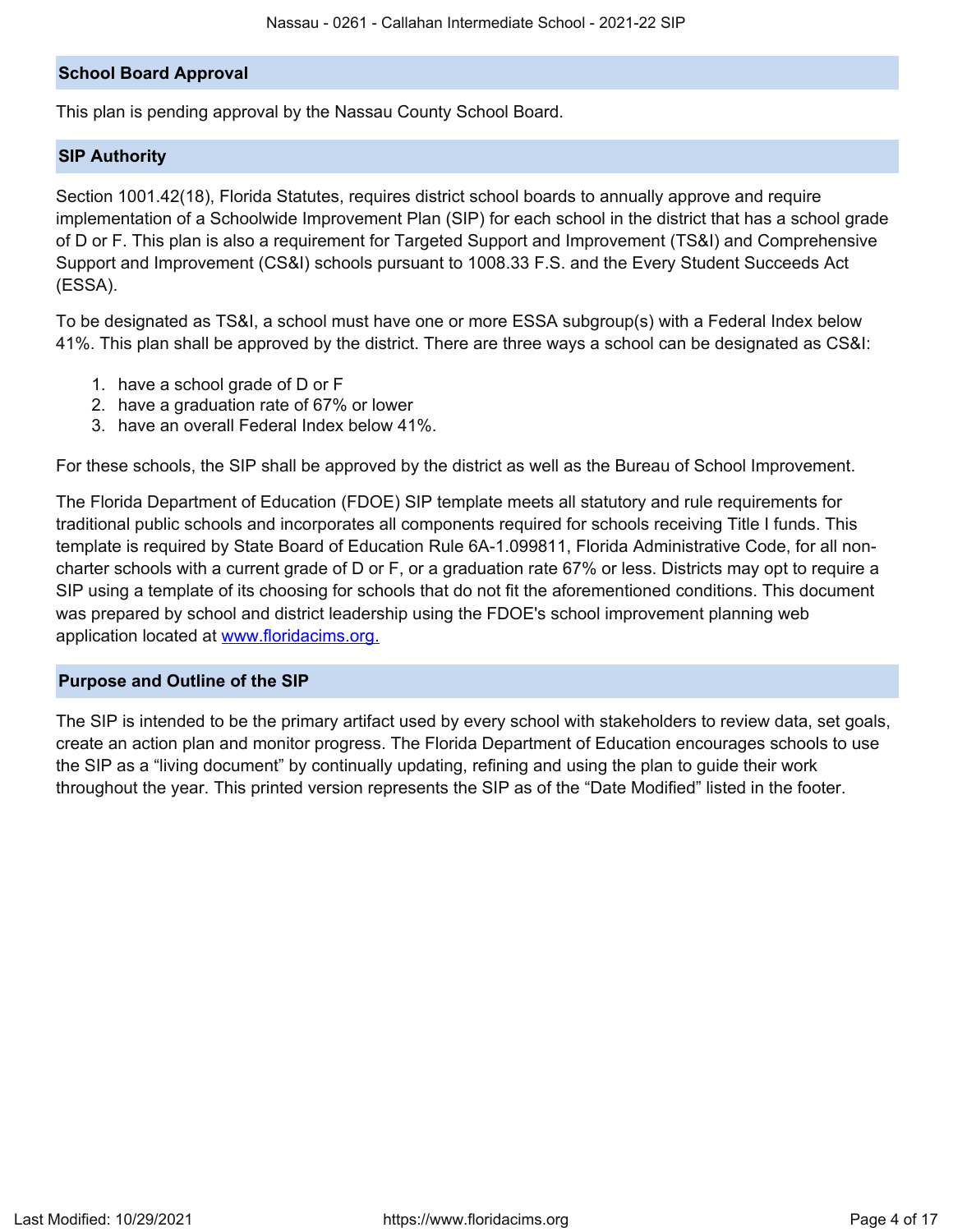# **Part I: School Information**

#### <span id="page-4-0"></span>**School Mission and Vision**

#### **Provide the school's mission statement.**

Callahan Intermediate is committed to working with the community to create a variety of high quality educational experiences designed to provide each student with the opportunity to develop his or her talents in every area of the curriculum. Students will develop positive learning habits that will enable them to become dependable contributors to a diverse society through challenging programs in a safe, caring environment.

#### **Provide the school's vision statement.**

Callahan Intermediate visualizes the complex world that our students live in and the many demands that will be placed upon them in a multicultural society and swiftly changing environment. Our vision is for students to develop positive learning habits that will enable them to become dependable contributors to a diverse society.

#### **School Leadership Team**

#### **Membership**

Identify the name, email address, position title, and job duties/responsibilities for each member of the school leadership team.**:**

| <b>Name</b>         | <b>Title</b>               | <b>Job Duties and Responsibilities</b> |
|---------------------|----------------------------|----------------------------------------|
| Jackson, Lee Ann    | Principal                  |                                        |
| Bryant, Terri       | <b>Guidance Counselor</b>  |                                        |
| Drury, Heather      | Teacher, K-12              |                                        |
| Palmer, Sarah       | Teacher, K-12              |                                        |
| Simmons, Rachel     | <b>Reading Coach</b>       |                                        |
| Pavey, Cynthia      | Teacher, ESE               |                                        |
| Simmons, Steven     | Teacher, K-12              |                                        |
| Thompson, Desiree   | <b>Assistant Principal</b> |                                        |
| Trujillo, Mackenzie | Teacher, K-12              |                                        |
| Whitaker, Alisha    | Teacher, K-12              |                                        |

#### **Demographic Information**

#### **Principal start date**

Thursday 7/1/2021, Lee Ann Jackson

**Number of teachers with a 2019 3-year aggregate or a 1-year Algebra state VAM rating of Highly Effective.** *Note: For UniSIG Supplemental Teacher Allocation, teachers must have at least 10 student assessments.*

**Number of teachers with a 2019 3-year aggregate or a 1-year Algebra state VAM rating of Effective.** *Note: For UniSIG Supplemental Teacher Allocation, teachers must have at least 10 student assessments.*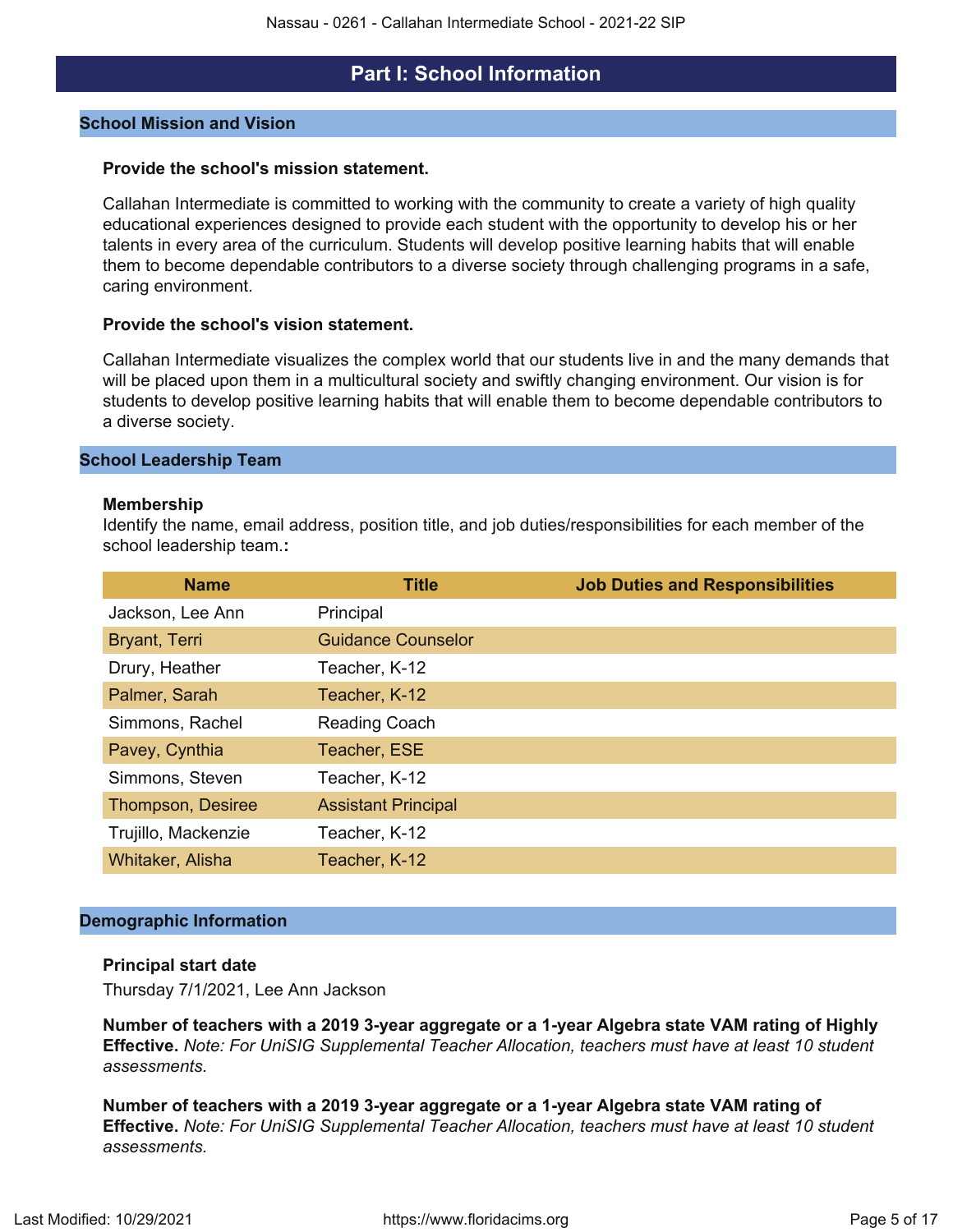**Total number of teacher positions allocated to the school** 38

**Total number of students enrolled at the school** 625

**Identify the number of instructional staff who left the school during the 2020-21 school year.**

**Identify the number of instructional staff who joined the school during the 2021-22 school year.** 8

**Demographic Data**

### **Early Warning Systems**

#### **2021-22**

**The number of students by grade level that exhibit each early warning indicator listed:**

| <b>Indicator</b>                                            |                |                      |                |                 |                | <b>Grade Level</b> |                |                |                |                |                |                |                |                |
|-------------------------------------------------------------|----------------|----------------------|----------------|-----------------|----------------|--------------------|----------------|----------------|----------------|----------------|----------------|----------------|----------------|----------------|
|                                                             | K              | $\blacktriangleleft$ | $\overline{2}$ | 3               | 4              | 5                  | 6              |                | 8              | 9              | 10             | 11             | 12             | <b>Total</b>   |
| Number of students enrolled                                 | $\Omega$       | 0                    | 0              | 218             | 207            | 200                | 0              | $\mathbf 0$    | $\mathbf 0$    | $\overline{0}$ | $\overline{0}$ | 0              | $\mathbf 0$    | 625            |
| Attendance below 90 percent                                 | $\overline{0}$ | $\overline{0}$       | $\overline{0}$ | 34              | 31             | 26                 | $\mathbf{0}$   | $\overline{0}$ | $\overline{0}$ | $\overline{0}$ | $\overline{0}$ | $\overline{0}$ | $\overline{0}$ | 91             |
| One or more suspensions                                     | 0              | $\mathbf 0$          | $\mathbf 0$    | $\overline{0}$  | $\mathbf 0$    | $\mathbf 0$        | $\mathbf 0$    | $\mathbf 0$    | $\mathbf 0$    | $\mathbf 0$    | $\mathbf 0$    | 0              | $\mathbf 0$    |                |
| <b>Course failure in ELA</b>                                | $\overline{0}$ | $\overline{0}$       | $\overline{0}$ | $5\phantom{1}$  | $\overline{0}$ | $\overline{1}$     | $\mathbf{0}$   | $\overline{0}$ | $\overline{0}$ | $\overline{0}$ | $\overline{0}$ | $\overline{0}$ | $\overline{0}$ | $6\phantom{1}$ |
| Course failure in Math                                      | $\overline{0}$ | $\mathbf 0$          | $\mathbf 0$    | $\overline{2}$  | $\overline{2}$ | 3                  | $\mathbf 0$    | $\mathbf 0$    | $\pmb{0}$      | $\mathbf 0$    | $\mathbf 0$    | $\mathbf 0$    | $\mathbf 0$    | $\overline{7}$ |
| Level 1 on 2019 statewide FSA ELA<br>assessment             | $\overline{0}$ | $\overline{0}$       | $\theta$       | $6\phantom{1}6$ | 17             | 13                 | $\mathbf{0}$   | $\mathbf{0}$   | $\overline{0}$ | $\mathbf{0}$   | $\mathbf{0}$   | $\overline{0}$ | $\mathbf{0}$   | 36             |
| Level 1 on 2019 statewide FSA Math<br>assessment            | $\mathbf 0$    | 0                    | $\mathbf 0$    | 2               | 10             | 11                 |                | $0\quad 0$     | $\mathbf 0$    | $\mathbf 0$    | $\overline{0}$ | 0              | $\mathbf 0$    | 23             |
| Number of students with a substantial<br>reading deficiency | $\overline{0}$ | $\overline{0}$       | $\overline{0}$ | 19              | 13             | 11                 | $\overline{0}$ | $\overline{0}$ | $\overline{0}$ | $\overline{0}$ | $\overline{0}$ | $\mathbf{0}$   | $\overline{0}$ | 43             |
|                                                             | $\overline{0}$ | $\mathbf 0$          | $\mathbf 0$    | $\mathbf 0$     | 0              | $\mathbf 0$        | 0              | $\mathbf 0$    | $\overline{0}$ | $\mathbf 0$    | $\mathbf 0$    | 0              | $\mathbf 0$    |                |
|                                                             | $\theta$       | $\overline{0}$       | $\overline{0}$ | $\mathbf{0}$    | $\mathbf{0}$   | $\mathbf{0}$       | $\mathbf{0}$   | $\overline{0}$ | $\mathbf 0$    | $\mathbf 0$    | $\mathbf{0}$   | $\mathbf{0}$   | $\overline{0}$ |                |
|                                                             | 0              | $\overline{0}$       | $\mathbf{0}$   | 0               | 0              | $\mathbf 0$        | $\mathbf 0$    | $\mathbf 0$    | $\mathbf 0$    | $\mathbf 0$    | $\mathbf{0}$   | $\Omega$       | $\overline{0}$ |                |
|                                                             | $\overline{0}$ | $\overline{0}$       | $\overline{0}$ | $\mathbf{0}$    | $\mathbf{0}$   | $\mathbf{0}$       | $\mathbf{0}$   | $\overline{0}$ | $\theta$       | $\theta$       | $\mathbf{0}$   | $\mathbf{0}$   | $\overline{0}$ |                |
|                                                             | $\overline{0}$ | $\overline{0}$       | $\mathbf 0$    | 0               | 0              | $\mathbf 0$        | 0              | $\mathbf 0$    | $\overline{0}$ | $\mathbf 0$    | $\mathbf 0$    | 0              | $\mathbf 0$    |                |
|                                                             | $\overline{0}$ | $\overline{0}$       | $\overline{0}$ | $\overline{0}$  | $\mathbf{0}$   | $\overline{0}$     | $\mathbf{0}$   | $\theta$       | $\overline{0}$ | $\mathbf{0}$   | $\mathbf{0}$   | $\overline{0}$ | $\overline{0}$ |                |
|                                                             | 0              | $\mathbf 0$          | $\Omega$       | 0               | 0              | 0                  | 0              | $\mathbf 0$    | $\mathbf 0$    | $\mathbf 0$    | 0              | $\Omega$       | 0              |                |
|                                                             | $\overline{0}$ | $\theta$             | $\overline{0}$ | $\mathbf{0}$    | $\mathbf 0$    | $\overline{0}$     | $\mathbf 0$    | $\mathbf{0}$   | $\mathbf{0}$   | $\mathbf 0$    | $\mathbf 0$    | $\mathbf 0$    | $\overline{0}$ |                |
|                                                             | 0              | 0                    | $\mathbf 0$    | 0               | 0              | $\overline{0}$     | 0              | $\mathbf 0$    | $\mathbf 0$    | $\mathbf 0$    | $\mathbf 0$    | 0              | 0              |                |
|                                                             | $\overline{0}$ | $\overline{0}$       | $\overline{0}$ | $\overline{0}$  | $\mathbf{0}$   | $\mathbf{0}$       | $\mathbf{0}$   | $\overline{0}$ | $\mathbf{0}$   | $\mathbf 0$    | $\mathbf 0$    | $\mathbf{0}$   | $\overline{0}$ |                |
|                                                             | $\overline{0}$ | $\mathbf 0$          | $\mathbf 0$    | 0               | 0              | $\overline{0}$     | 0              | $\mathbf 0$    | $\overline{0}$ | $\overline{0}$ | 0              | 0              | 0              |                |
|                                                             | $\mathbf 0$    | $\mathbf 0$          | $\overline{0}$ | $\mathbf 0$     | 0              | $\mathbf 0$        | 0              | $\mathbf 0$    | $\mathbf 0$    | 0              | $\mathbf 0$    | $\mathbf 0$    | $\mathbf 0$    |                |
|                                                             |                |                      |                |                 |                |                    |                |                |                |                |                |                |                |                |

**The number of students with two or more early warning indicators:**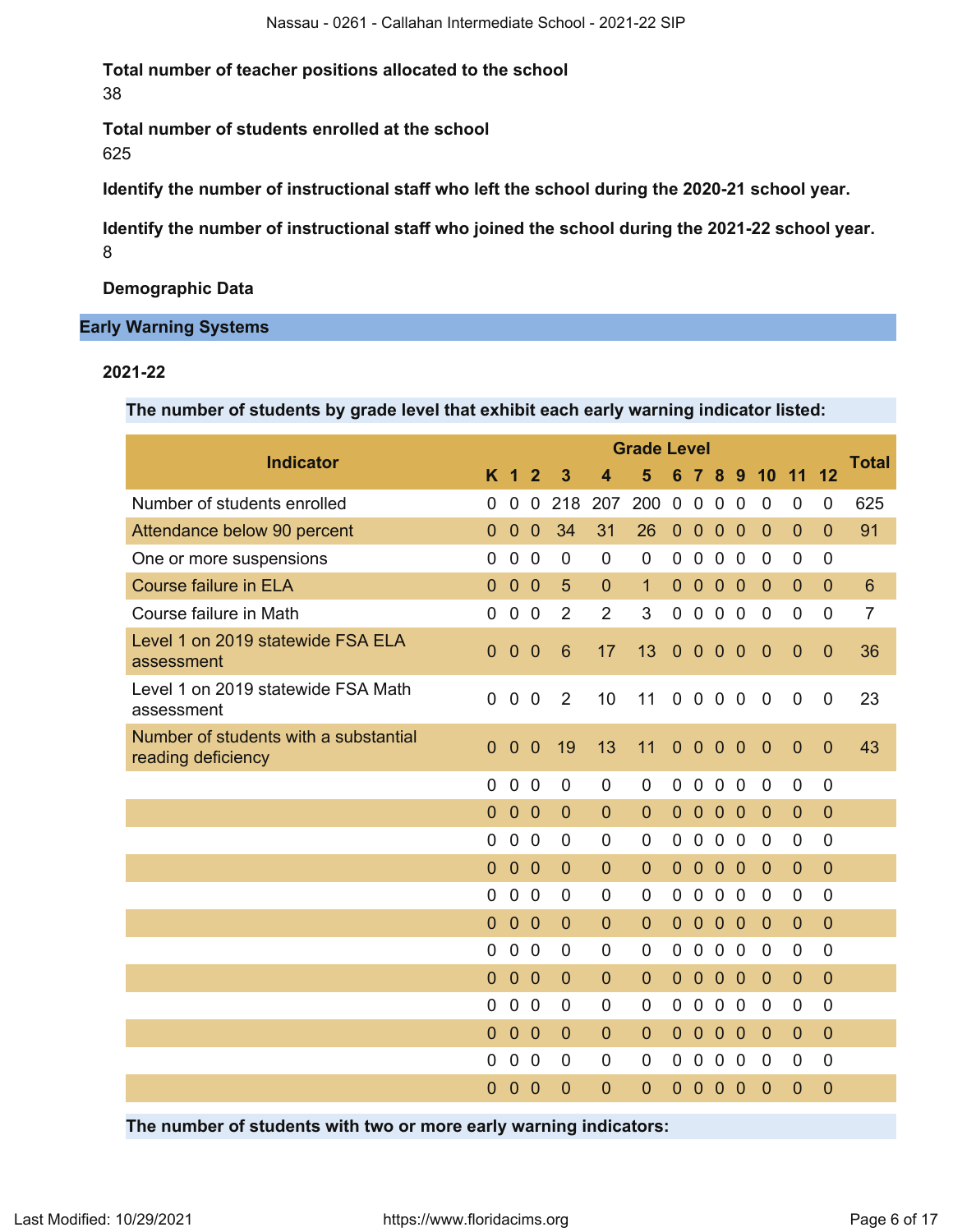| Indicator                            |  |  |  | <b>Grade Level</b> |  |  |                              | Total |
|--------------------------------------|--|--|--|--------------------|--|--|------------------------------|-------|
|                                      |  |  |  |                    |  |  | K 1 2 3 4 5 6 7 8 9 10 11 12 |       |
| Students with two or more indicators |  |  |  |                    |  |  | 0 0 0 5 8 8 0 0 0 0 0 0 0    |       |

## **The number of students identified as retainees:**

|                                        | <b>Grade Level</b> |  |  |  |  |  |  |  |  |  |  |                              |  |       |  |
|----------------------------------------|--------------------|--|--|--|--|--|--|--|--|--|--|------------------------------|--|-------|--|
| <b>Indicator</b>                       |                    |  |  |  |  |  |  |  |  |  |  | K 1 2 3 4 5 6 7 8 9 10 11 12 |  | Total |  |
| <b>Retained Students: Current Year</b> |                    |  |  |  |  |  |  |  |  |  |  | 0 0 0 6 3 1 0 0 0 0 0 0 0    |  |       |  |
| Students retained two or more times    |                    |  |  |  |  |  |  |  |  |  |  | 0 0 0 1 1 0 0 0 0 0 0 0 0    |  |       |  |

## **Date this data was collected or last updated**

Tuesday 9/21/2021

### **2020-21 - As Reported**

## **The number of students by grade level that exhibit each early warning indicator:**

| <b>Indicator</b>                              |          | <b>Grade Level</b> |          |                         |                         |                |                |          |                  |          |                    |          |          |       |  |
|-----------------------------------------------|----------|--------------------|----------|-------------------------|-------------------------|----------------|----------------|----------|------------------|----------|--------------------|----------|----------|-------|--|
|                                               |          | K 1 2              |          | $\overline{\mathbf{3}}$ | $\overline{\mathbf{A}}$ |                |                |          |                  |          | 5 6 7 8 9 10 11 12 |          |          | Total |  |
| Number of students enrolled                   | $\Omega$ | $\Omega$           | $\Omega$ | -207                    | 190                     | 177            | $\Omega$       | $\Omega$ | $\Omega$         | 0        | $\Omega$           | $\Omega$ | $\Omega$ | 574   |  |
| Attendance below 90 percent                   | 0        | $\Omega$           | 0        | $-137$                  | 23                      | $21 \t 0 \t 0$ |                |          | $\bullet$        | - 0      | - 0                | $\Omega$ | -0       | 57    |  |
| One or more suspensions                       | 0        | $\Omega$           | - 0      | -1                      | 2                       | $\Omega$       | 0 <sub>0</sub> |          | റ റ              |          | - 0                | $\Omega$ | - 0      | -3    |  |
| Course failure in ELA                         | $\Omega$ | 0                  | - 0      | - 0                     | $\Omega$                | $\Omega$       | $0000$         |          |                  |          | - 0                | - 0      | - 0      |       |  |
| Course failure in Math                        | 0        | $\Omega$           | - 0      | $\Omega$                | $\Omega$                | $\Omega$       | $\Omega$       | $\Omega$ | - 0              | $\Omega$ | $\overline{0}$     | $\Omega$ | - 0      |       |  |
| Level 1 on 2019 statewide ELA assessment      |          | $0\quad 0\quad 0$  |          | - 0                     | $\Omega$                | $\Omega$       | $\Omega$       | - 0      | $\Omega$         | $\Omega$ | -0                 | 0        | - 0      |       |  |
| Level 1 on 2019 statewide Math assessment 0 0 |          |                    | 0        | $\Omega$                | $\Omega$                | 0              | <sup>n</sup>   |          | $\left( \right)$ | $\Omega$ | <sup>0</sup>       |          | $\Omega$ |       |  |

## **The number of students with two or more early warning indicators:**

|                                      |  |  |  |  | <b>Grade Level</b> |  |                              |              |
|--------------------------------------|--|--|--|--|--------------------|--|------------------------------|--------------|
| Indicator                            |  |  |  |  |                    |  | K 1 2 3 4 5 6 7 8 9 10 11 12 | <b>Total</b> |
| Students with two or more indicators |  |  |  |  |                    |  | 0 0 0 1 0 0 0 0 0 0 0 0 0    |              |

### **The number of students identified as retainees:**

| Indicator                              |  |  |  |  | <b>Grade Level</b> |  |                              | Total |
|----------------------------------------|--|--|--|--|--------------------|--|------------------------------|-------|
|                                        |  |  |  |  |                    |  | K 1 2 3 4 5 6 7 8 9 10 11 12 |       |
| <b>Retained Students: Current Year</b> |  |  |  |  |                    |  | 0 0 0 1 1 0 0 0 0 0 0 0 0    |       |
| Students retained two or more times    |  |  |  |  |                    |  | 0 0 0 2 1 2 0 0 0 0 0 0 0    | 5.    |

#### **2020-21 - Updated**

**The number of students by grade level that exhibit each early warning indicator:**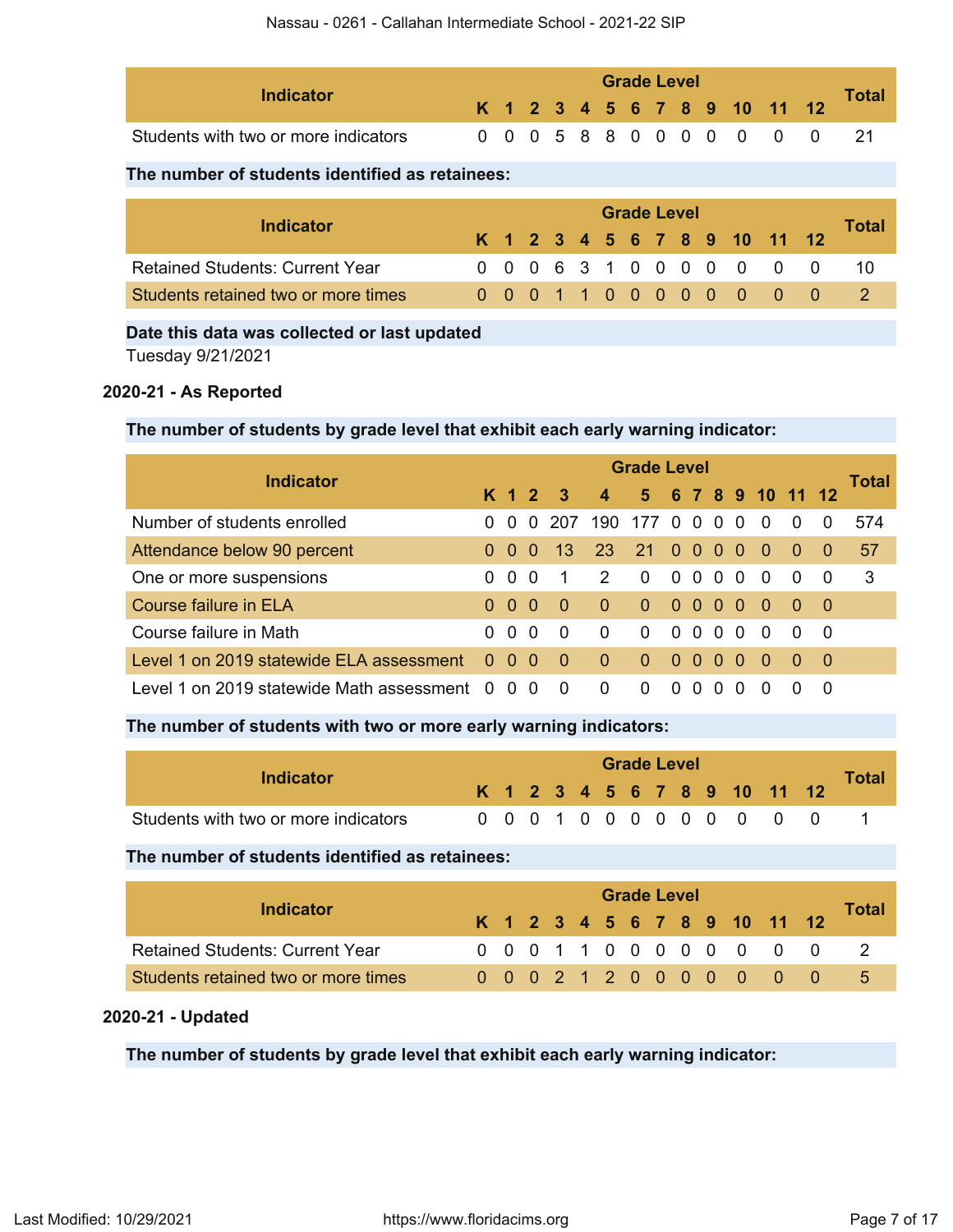| <b>Indicator</b>                          |                | <b>Grade Level</b> |          |          |                  |           |                  |              |                |          |                                    |                      |                |       |  |  |
|-------------------------------------------|----------------|--------------------|----------|----------|------------------|-----------|------------------|--------------|----------------|----------|------------------------------------|----------------------|----------------|-------|--|--|
|                                           |                | K 1 2              |          | -3       | $\boldsymbol{4}$ | 5 6 7 8 9 |                  |              |                |          | 10 11 12                           |                      |                | Total |  |  |
| Number of students enrolled               | 0              | $\Omega$           | $\Omega$ | -207     | 190              | -177      | $\Omega$         | $\Omega$     | 0 <sub>0</sub> |          | $\overline{0}$                     | $\overline{0}$       | $\overline{0}$ | 574   |  |  |
| Attendance below 90 percent               | $\Omega$       | -0                 | $\Omega$ | -13      | <b>23</b>        | <b>21</b> | 00               |              | 00             |          | 40                                 | $\blacktriangle$ 0 - | - 0            | 57    |  |  |
| One or more suspensions                   | 0              | $\Omega$           | 0        | -1       | 2                | $\Omega$  |                  | 0000         |                |          | - 0                                | $\Omega$             | - 0            | 3     |  |  |
| Course failure in ELA                     | $\Omega$       | -0                 | - 0      | - ೧      | $\overline{0}$   | $\Omega$  | -0               | - 0          | 00             |          | $\triangle 0$                      | - 0                  | - 0            |       |  |  |
| Course failure in Math                    | 0              | $\Omega$           | $\Omega$ | $\Omega$ | 0                | $\Omega$  | $\Omega$         | $\Omega$     | $\Omega$       | $\Omega$ | $\Omega$                           | $\Omega$             | - 0            |       |  |  |
| Level 1 on 2019 statewide ELA assessment  | $\Omega$       | 0 <sub>0</sub>     |          | - 0      | $\Omega$         | $\Omega$  | $\Omega$         | $\Omega$     | 0 <sub>0</sub> |          | $\triangleleft$ 0 $\triangleright$ | $\Omega$             | - 0            |       |  |  |
| Level 1 on 2019 statewide Math assessment | $\overline{0}$ | 00                 |          | - 0      | 0                | $\Omega$  | $\left( \right)$ | $\mathbf{U}$ | $\mathbf{U}$   |          | $\left($ )                         |                      | $\Omega$       |       |  |  |

### **The number of students with two or more early warning indicators:**

| Indicator                            |  |  |  | <b>Grade Level</b> |  |  |                              | <b>Total</b> |
|--------------------------------------|--|--|--|--------------------|--|--|------------------------------|--------------|
|                                      |  |  |  |                    |  |  | K 1 2 3 4 5 6 7 8 9 10 11 12 |              |
| Students with two or more indicators |  |  |  |                    |  |  | 0 0 0 1 0 0 0 0 0 0 0 0 0    |              |

### **The number of students identified as retainees:**

|                                        |  |  |  |  | <b>Grade Level</b> |  |                              |       |
|----------------------------------------|--|--|--|--|--------------------|--|------------------------------|-------|
| Indicator                              |  |  |  |  |                    |  | K 1 2 3 4 5 6 7 8 9 10 11 12 | Total |
| <b>Retained Students: Current Year</b> |  |  |  |  |                    |  | 0 0 0 1 1 0 0 0 0 0 0 0 0    |       |
| Students retained two or more times    |  |  |  |  |                    |  | 0 0 0 2 1 2 0 0 0 0 0 0 0    |       |

# **Part II: Needs Assessment/Analysis**

#### <span id="page-7-0"></span>**School Data Review**

Please note that the district and state averages shown here represent the averages for similar school types (elementary, middle, high school, or combination schools).

## **Grade Level Data Review - State Assessments**

**NOTE: This data is raw data and includes ALL students who tested at the school. This is not school grade data.**

|                          |                          |               | <b>ELA</b>      |                                          |              |                                       |
|--------------------------|--------------------------|---------------|-----------------|------------------------------------------|--------------|---------------------------------------|
| Grade                    | Year                     | <b>School</b> | <b>District</b> | School-<br><b>District</b><br>Comparison | <b>State</b> | School-<br><b>State</b><br>Comparison |
| 03                       | 2021                     |               |                 |                                          |              |                                       |
|                          | 2019                     | 68%           | 75%             | $-7%$                                    | 58%          | 10%                                   |
|                          | <b>Cohort Comparison</b> |               |                 |                                          |              |                                       |
| 04                       | 2021                     |               |                 |                                          |              |                                       |
|                          | 2019                     | 63%           | 68%             | $-5%$                                    | 58%          | 5%                                    |
|                          | <b>Cohort Comparison</b> |               |                 |                                          |              |                                       |
| 05                       | 2021                     |               |                 |                                          |              |                                       |
|                          | 2019                     | 83%           | 75%             | 8%                                       | 56%          | 27%                                   |
| <b>Cohort Comparison</b> |                          | $-63%$        |                 |                                          |              |                                       |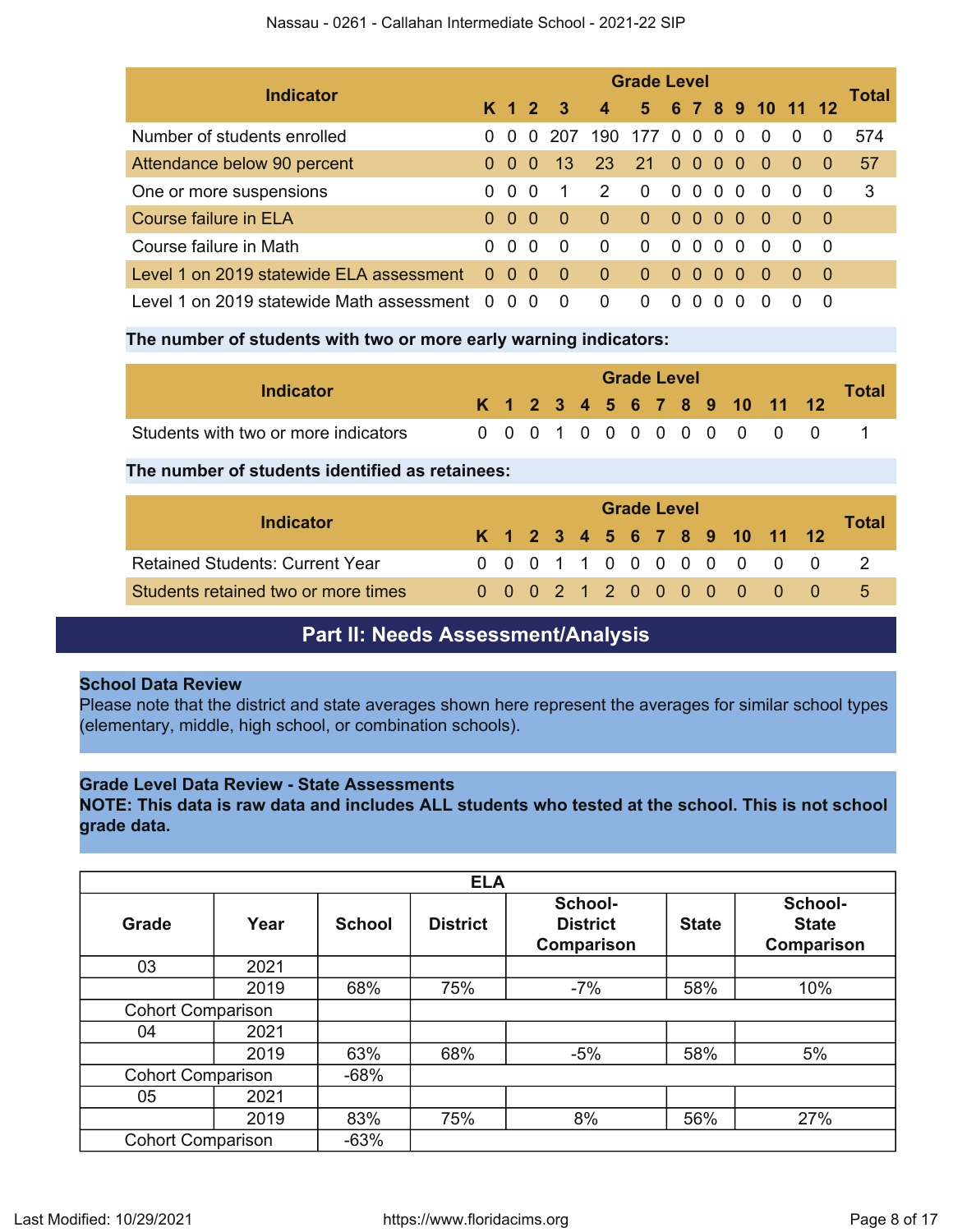|                          |                          |               | <b>MATH</b>     |                                          |              |                                       |
|--------------------------|--------------------------|---------------|-----------------|------------------------------------------|--------------|---------------------------------------|
| <b>Grade</b>             | Year                     | <b>School</b> | <b>District</b> | School-<br><b>District</b><br>Comparison | <b>State</b> | School-<br><b>State</b><br>Comparison |
| 03                       | 2021                     |               |                 |                                          |              |                                       |
|                          | 2019                     | 84%           | 83%             | 1%                                       | 62%          | 22%                                   |
|                          | <b>Cohort Comparison</b> |               |                 |                                          |              |                                       |
| 04                       | 2021                     |               |                 |                                          |              |                                       |
|                          | 2019                     | 85%           | 81%             | 4%                                       | 64%          | 21%                                   |
|                          | <b>Cohort Comparison</b> |               |                 |                                          |              |                                       |
| 05                       | 2021                     |               |                 |                                          |              |                                       |
|                          | 2019                     | 93%           | 86%             | 7%                                       | 60%          | 33%                                   |
| <b>Cohort Comparison</b> |                          | $-85%$        |                 |                                          |              |                                       |

|                          |      |               | <b>SCIENCE</b>  |                                          |              |                                              |
|--------------------------|------|---------------|-----------------|------------------------------------------|--------------|----------------------------------------------|
| <b>Grade</b>             | Year | <b>School</b> | <b>District</b> | School-<br><b>District</b><br>Comparison | <b>State</b> | School-<br><b>State</b><br><b>Comparison</b> |
| 05                       | 2021 |               |                 |                                          |              |                                              |
|                          | 2019 | 80%           | 73%             | 7%                                       | 53%          | 27%                                          |
| <b>Cohort Comparison</b> |      |               |                 |                                          |              |                                              |

## **Grade Level Data Review - Progress Monitoring Assessments**

## **Provide the progress monitoring tool(s) by grade level used to compile the below data.**

Progress Monitoring tools for grades 3-5 STAT Reading and Iready Reading and Math

|                                        |                                                                                                                                     | <b>Grade 3</b> |        |               |
|----------------------------------------|-------------------------------------------------------------------------------------------------------------------------------------|----------------|--------|---------------|
|                                        | Number/%<br>Proficiency                                                                                                             | Fall           | Winter | <b>Spring</b> |
| <b>English Language</b><br><b>Arts</b> | <b>All Students</b><br>Economically<br>Disadvantaged<br>Students With<br><b>Disabilities</b><br>English Language<br>Learners        |                |        |               |
|                                        | Number/%<br>Proficiency                                                                                                             | Fall           | Winter | <b>Spring</b> |
| <b>Mathematics</b>                     | <b>All Students</b><br>Economically<br>Disadvantaged<br><b>Students With</b><br><b>Disabilities</b><br>English Language<br>Learners |                |        |               |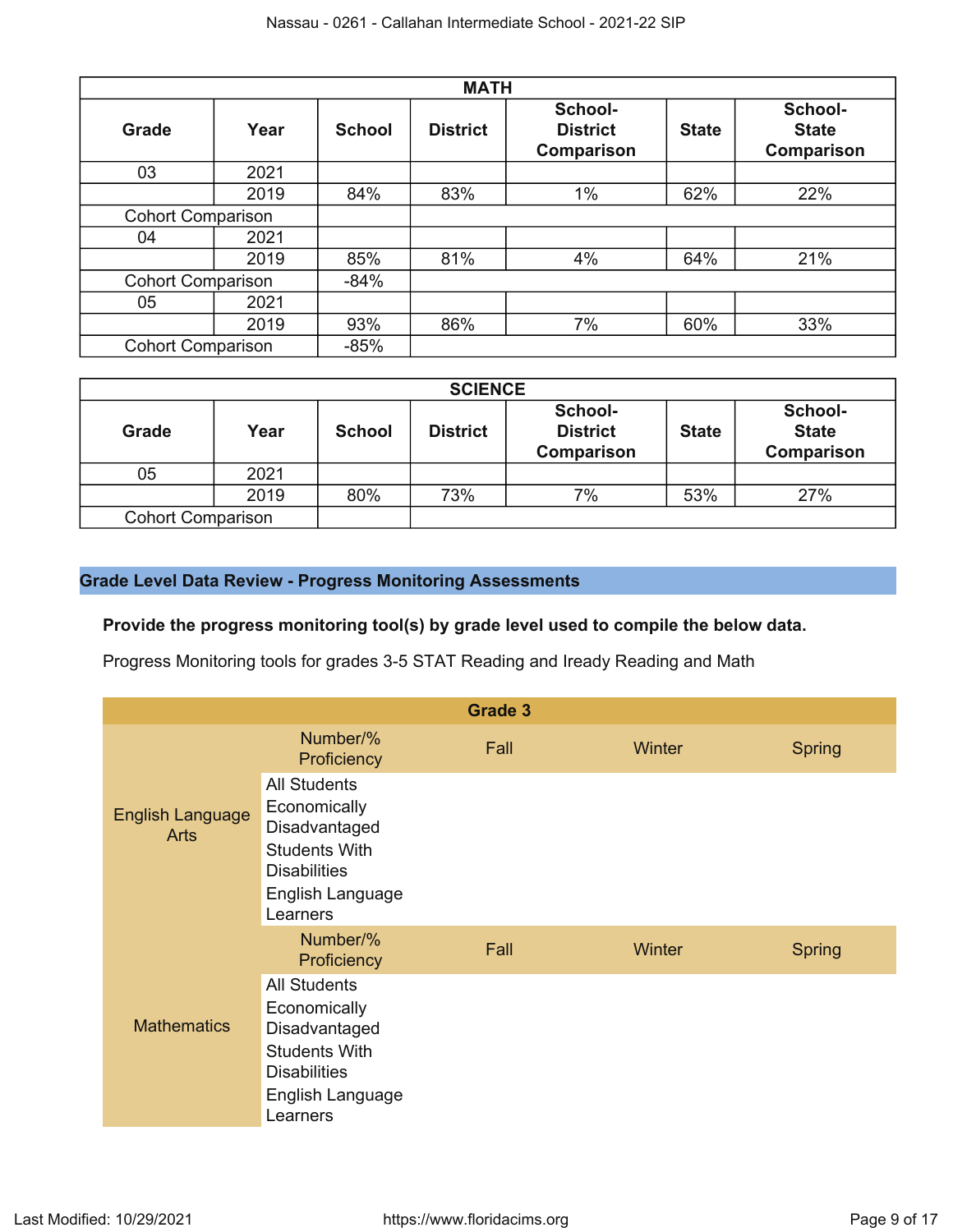|                                        |                                                                                                                                     | <b>Grade 4</b> |        |               |
|----------------------------------------|-------------------------------------------------------------------------------------------------------------------------------------|----------------|--------|---------------|
|                                        | Number/%<br>Proficiency                                                                                                             | Fall           | Winter | <b>Spring</b> |
| <b>English Language</b><br><b>Arts</b> | <b>All Students</b><br>Economically<br>Disadvantaged<br><b>Students With</b><br><b>Disabilities</b><br>English Language<br>Learners |                |        |               |
|                                        | Number/%<br>Proficiency                                                                                                             | Fall           | Winter | <b>Spring</b> |
| <b>Mathematics</b>                     | <b>All Students</b><br>Economically<br>Disadvantaged<br><b>Students With</b><br><b>Disabilities</b><br>English Language<br>Learners |                |        |               |
|                                        |                                                                                                                                     | <b>Grade 5</b> |        |               |
|                                        | Number/%<br>Proficiency                                                                                                             | Fall           | Winter | <b>Spring</b> |
| <b>English Language</b><br><b>Arts</b> | <b>All Students</b><br>Economically<br>Disadvantaged<br><b>Students With</b><br><b>Disabilities</b><br>English Language<br>Learners |                |        |               |
|                                        | Number/%<br>Proficiency                                                                                                             | Fall           | Winter | <b>Spring</b> |
| <b>Mathematics</b>                     | <b>All Students</b><br>Economically<br>Disadvantaged<br><b>Students With</b><br><b>Disabilities</b><br>English Language<br>Learners |                |        |               |
|                                        | Number/%<br>Proficiency                                                                                                             | Fall           | Winter | <b>Spring</b> |
| <b>Science</b>                         | <b>All Students</b><br>Economically<br>Disadvantaged<br><b>Students With</b><br><b>Disabilities</b><br>English Language<br>Learners |                |        |               |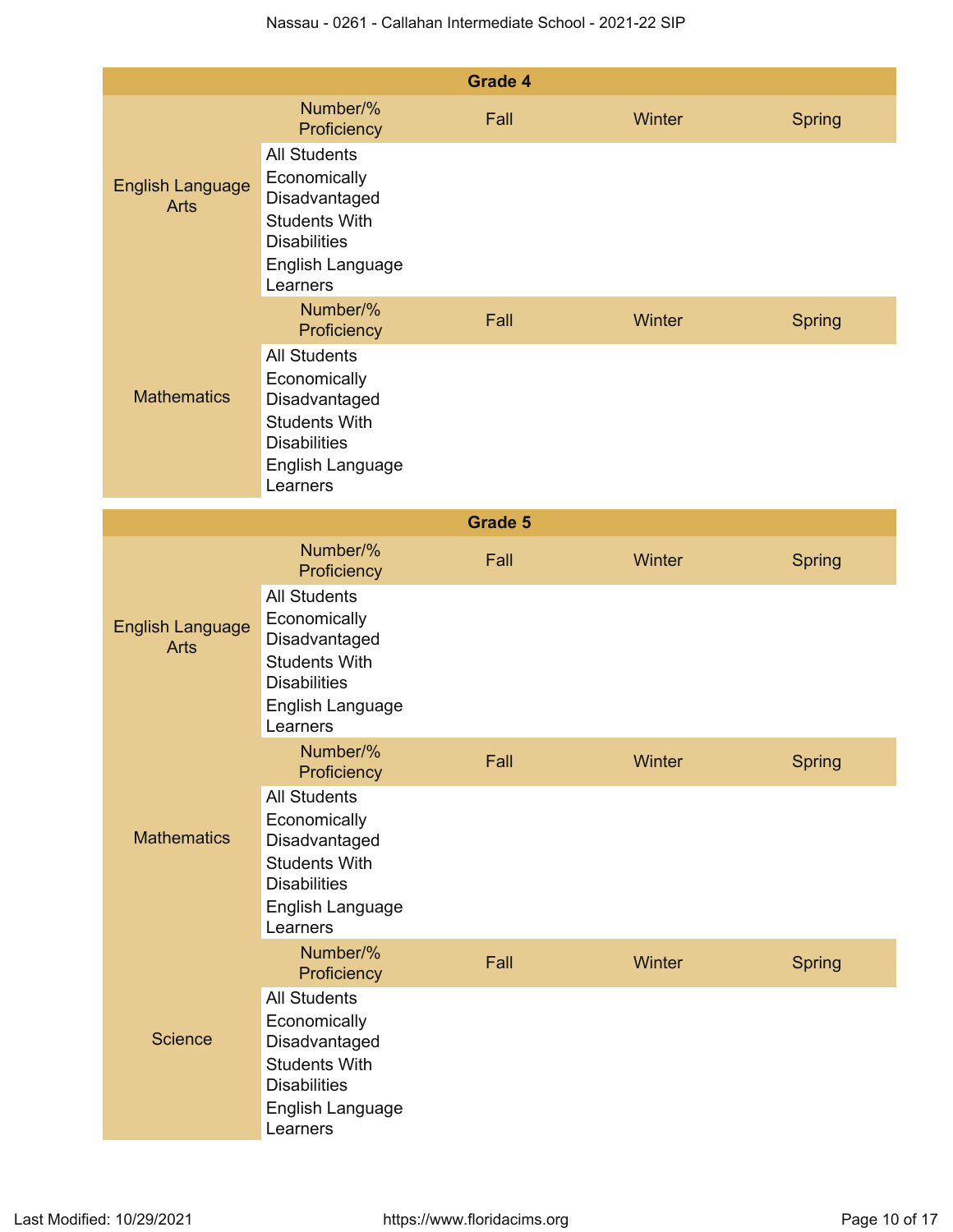# **Subgroup Data Review**

|                  |                    |                  |                          | <b>2021 SCHOOL GRADE COMPONENTS BY SUBGROUPS</b> |                   |                                  |                    |                   |                     |                                        |                                  |
|------------------|--------------------|------------------|--------------------------|--------------------------------------------------|-------------------|----------------------------------|--------------------|-------------------|---------------------|----------------------------------------|----------------------------------|
| <b>Subgroups</b> | <b>ELA</b><br>Ach. | <b>ELA</b><br>LG | <b>ELA</b><br>LG<br>L25% | <b>Math</b><br>Ach.                              | <b>Math</b><br>LG | <b>Math</b><br>LG<br>L25%        | <b>Sci</b><br>Ach. | <b>SS</b><br>Ach. | <b>MS</b><br>Accel. | Grad<br><b>Rate</b><br>2019-20 2019-20 | C & C<br><b>Accel</b>            |
| <b>SWD</b>       | 44                 | 50               | 41                       | 59                                               | 64                | 47                               | 48                 |                   |                     |                                        |                                  |
| <b>BLK</b>       | 60                 |                  |                          | 60                                               |                   |                                  |                    |                   |                     |                                        |                                  |
| <b>HSP</b>       | 89                 |                  |                          | 83                                               |                   |                                  |                    |                   |                     |                                        |                                  |
| <b>MUL</b>       | 65                 |                  |                          | 74                                               |                   |                                  |                    |                   |                     |                                        |                                  |
| <b>WHT</b>       | 72                 | 75               | 58                       | 85                                               | 85                | 74                               | 77                 |                   |                     |                                        |                                  |
| <b>FRL</b>       | 63                 | 69               | 50                       | 76                                               | 78                | 67                               | 69                 |                   |                     |                                        |                                  |
|                  |                    |                  |                          | 2019 SCHOOL GRADE COMPONENTS BY SUBGROUPS        |                   |                                  |                    |                   |                     |                                        |                                  |
| Subgroups        | <b>ELA</b><br>Ach. | <b>ELA</b><br>LG | <b>ELA</b><br>LG<br>L25% | <b>Math</b><br>Ach.                              | <b>Math</b><br>LG | <b>Math</b><br>LG<br>L25%        | <b>Sci</b><br>Ach. | <b>SS</b><br>Ach. | <b>MS</b><br>Accel. | Grad<br><b>Rate</b><br>2017-18 2017-18 | C & C<br><b>Accel</b>            |
| <b>SWD</b>       | 48                 | 58               | 59                       | 75                                               | 72                | 66                               | 58                 |                   |                     |                                        |                                  |
| <b>BLK</b>       | 64                 |                  |                          | 79                                               |                   |                                  |                    |                   |                     |                                        |                                  |
| <b>HSP</b>       | 90                 | 77               |                          | 100                                              | 77                |                                  |                    |                   |                     |                                        |                                  |
| <b>MUL</b>       | 67                 | 64               |                          | 89                                               | 64                |                                  |                    |                   |                     |                                        |                                  |
| <b>WHT</b>       | 71                 | 67               | 56                       | 87                                               | 85                | 76                               | 80                 |                   |                     |                                        |                                  |
| <b>FRL</b>       | 65                 | 63               | 57                       | 82                                               | 79                | 72                               | 73                 |                   |                     |                                        |                                  |
|                  |                    |                  |                          | <b>2018 SCHOOL GRADE COMPONENTS BY SUBGROUPS</b> |                   |                                  |                    |                   |                     |                                        |                                  |
| <b>Subgroups</b> | <b>ELA</b><br>Ach. | <b>ELA</b><br>LG | <b>ELA</b><br>LG<br>L25% | <b>Math</b><br>Ach.                              | <b>Math</b><br>LG | <b>Math</b><br><b>LG</b><br>L25% | <b>Sci</b><br>Ach. | SS<br>Ach.        | <b>MS</b><br>Accel. | Grad<br><b>Rate</b><br>2016-17         | C & C<br><b>Accel</b><br>2016-17 |
| <b>SWD</b>       | 52                 | 54               | 49                       | 69                                               | 73                | 70                               | 56                 |                   |                     |                                        |                                  |
| <b>BLK</b>       | 75                 | 90               |                          | 81                                               | 90                |                                  |                    |                   |                     |                                        |                                  |
| <b>HSP</b>       | 89                 | 83               |                          | 94                                               | 67                |                                  |                    |                   |                     |                                        |                                  |
| <b>WHT</b>       | 79                 | 69               | 57                       | 89                                               | 82                | 76                               | 86                 |                   |                     |                                        |                                  |
| <b>FRL</b>       | 74                 | 69               | 61                       | 84                                               | 81                | 74                               | 81                 |                   |                     |                                        |                                  |

# **ESSA Data Review**

This data has been updated for the 2021-22 school year as of 10/19/2021.

| <b>ESSA Federal Index</b>                                                       |                    |
|---------------------------------------------------------------------------------|--------------------|
| ESSA Category (TS&I or CS&I)                                                    | [not<br>available] |
| <b>OVERALL Federal Index - All Students</b>                                     | 74                 |
| <b>OVERALL Federal Index Below 41% All Students</b>                             | <b>NO</b>          |
| <b>Total Number of Subgroups Missing the Target</b>                             | $\Omega$           |
| Progress of English Language Learners in Achieving English Language Proficiency |                    |
| <b>Total Points Earned for the Federal Index</b>                                | 517                |
| <b>Total Components for the Federal Index</b>                                   | 7                  |
| <b>Percent Tested</b>                                                           | 99%                |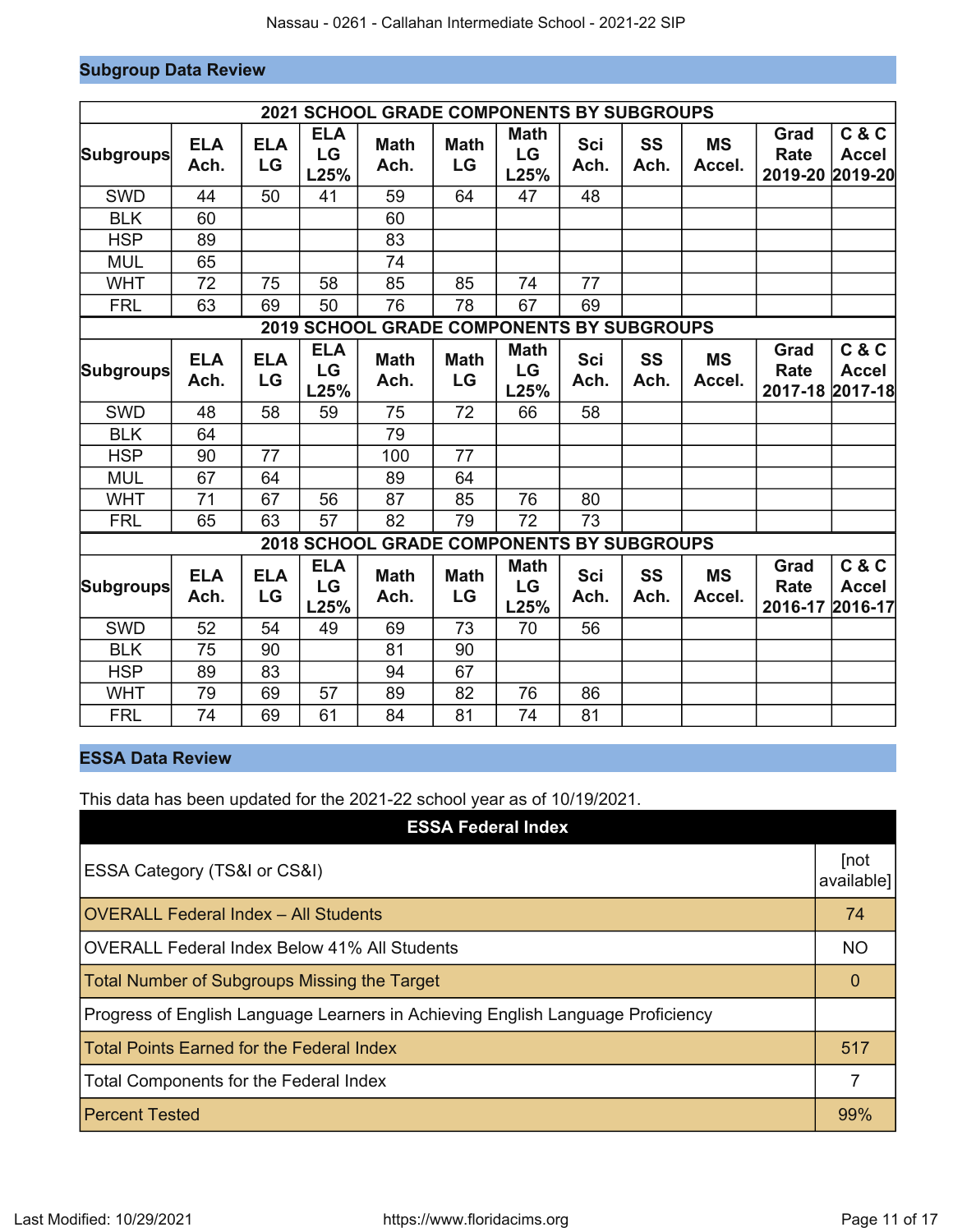Nassau - 0261 - Callahan Intermediate School - 2021-22 SIP

| <b>Subgroup Data</b>                                                           |           |
|--------------------------------------------------------------------------------|-----------|
| <b>Students With Disabilities</b>                                              |           |
| Federal Index - Students With Disabilities                                     | 50        |
| Students With Disabilities Subgroup Below 41% in the Current Year?             | <b>NO</b> |
| Number of Consecutive Years Students With Disabilities Subgroup Below 32%      | 0         |
| <b>English Language Learners</b>                                               |           |
| Federal Index - English Language Learners                                      |           |
| English Language Learners Subgroup Below 41% in the Current Year?              | N/A       |
| Number of Consecutive Years English Language Learners Subgroup Below 32%       | 0         |
| <b>Asian Students</b>                                                          |           |
| Federal Index - Asian Students                                                 |           |
| Asian Students Subgroup Below 41% in the Current Year?                         | N/A       |
| Number of Consecutive Years Asian Students Subgroup Below 32%                  | 0         |
| <b>Black/African American Students</b>                                         |           |
| Federal Index - Black/African American Students                                | 60        |
| Black/African American Students Subgroup Below 41% in the Current Year?        | <b>NO</b> |
| Number of Consecutive Years Black/African American Students Subgroup Below 32% | 0         |
| <b>Hispanic Students</b>                                                       |           |
| Federal Index - Hispanic Students                                              | 86        |
| Hispanic Students Subgroup Below 41% in the Current Year?                      | NO        |
| Number of Consecutive Years Hispanic Students Subgroup Below 32%               | 0         |
| <b>Multiracial Students</b>                                                    |           |
| Federal Index - Multiracial Students                                           | 70        |
| Multiracial Students Subgroup Below 41% in the Current Year?                   | <b>NO</b> |
| Number of Consecutive Years Multiracial Students Subgroup Below 32%            | 0         |
| <b>Native American Students</b>                                                |           |
| Federal Index - Native American Students                                       |           |
| Native American Students Subgroup Below 41% in the Current Year?               | N/A       |
| Number of Consecutive Years Native American Students Subgroup Below 32%        | 0         |
| <b>Pacific Islander Students</b>                                               |           |
| Federal Index - Pacific Islander Students                                      |           |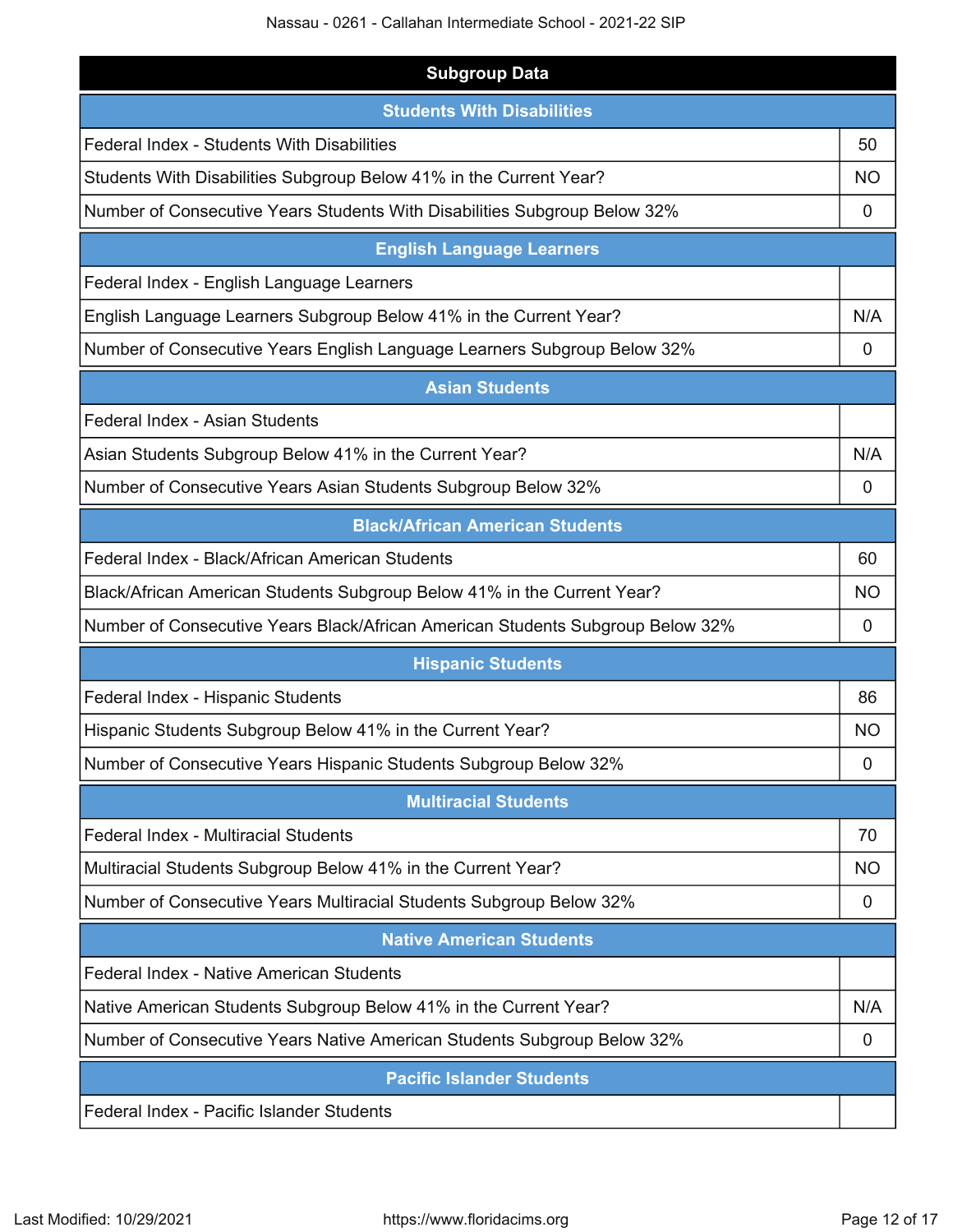Nassau - 0261 - Callahan Intermediate School - 2021-22 SIP

| <b>Pacific Islander Students</b>                                                   |           |
|------------------------------------------------------------------------------------|-----------|
| Pacific Islander Students Subgroup Below 41% in the Current Year?                  | N/A       |
| Number of Consecutive Years Pacific Islander Students Subgroup Below 32%           | 0         |
| <b>White Students</b>                                                              |           |
| Federal Index - White Students                                                     | 75        |
| White Students Subgroup Below 41% in the Current Year?                             | <b>NO</b> |
| Number of Consecutive Years White Students Subgroup Below 32%                      | $\Omega$  |
| <b>Economically Disadvantaged Students</b>                                         |           |
| Federal Index - Economically Disadvantaged Students                                | 67        |
| Economically Disadvantaged Students Subgroup Below 41% in the Current Year?        | <b>NO</b> |
| Number of Consecutive Years Economically Disadvantaged Students Subgroup Below 32% | 0         |

#### **Analysis**

#### **Data Analysis**

Answer the following analysis questions using the progress monitoring data and state assessment data, if applicable.

#### **What trends emerge across grade levels, subgroups and core content areas?**

Callahan Intermediate typically performs above state average,

#### **What data components, based off progress monitoring and 2019 state assessments, demonstrate the greatest need for improvement?**

Callahan Intermediate School's greatest need would be ELA in the third grade. While above the state average, student performance has slipped from 81% to 64% over the last three years.

#### **What were the contributing factors to this need for improvement? What new actions would need to be taken to address this need for improvement?**

Covid,Quarantine and absences from aforementioned has caused students to have gaps in important skills.

#### **What data components, based off progress monitoring and 2019 state assessments, showed the most improvement?**

Callahan Intermediate has shown good performance in ELA and Math over the last three years, with Fourth grade showing the greatest improvement in ELA.

### **What were the contributing factors to this improvement? What new actions did your school take in this area?**

The teachers tailor their instruction to meet the specific needs of students and fill in identified gaps. We provide tutoring during the day as well as after school.

#### **What strategies will need to be implemented in order to accelerate learning?**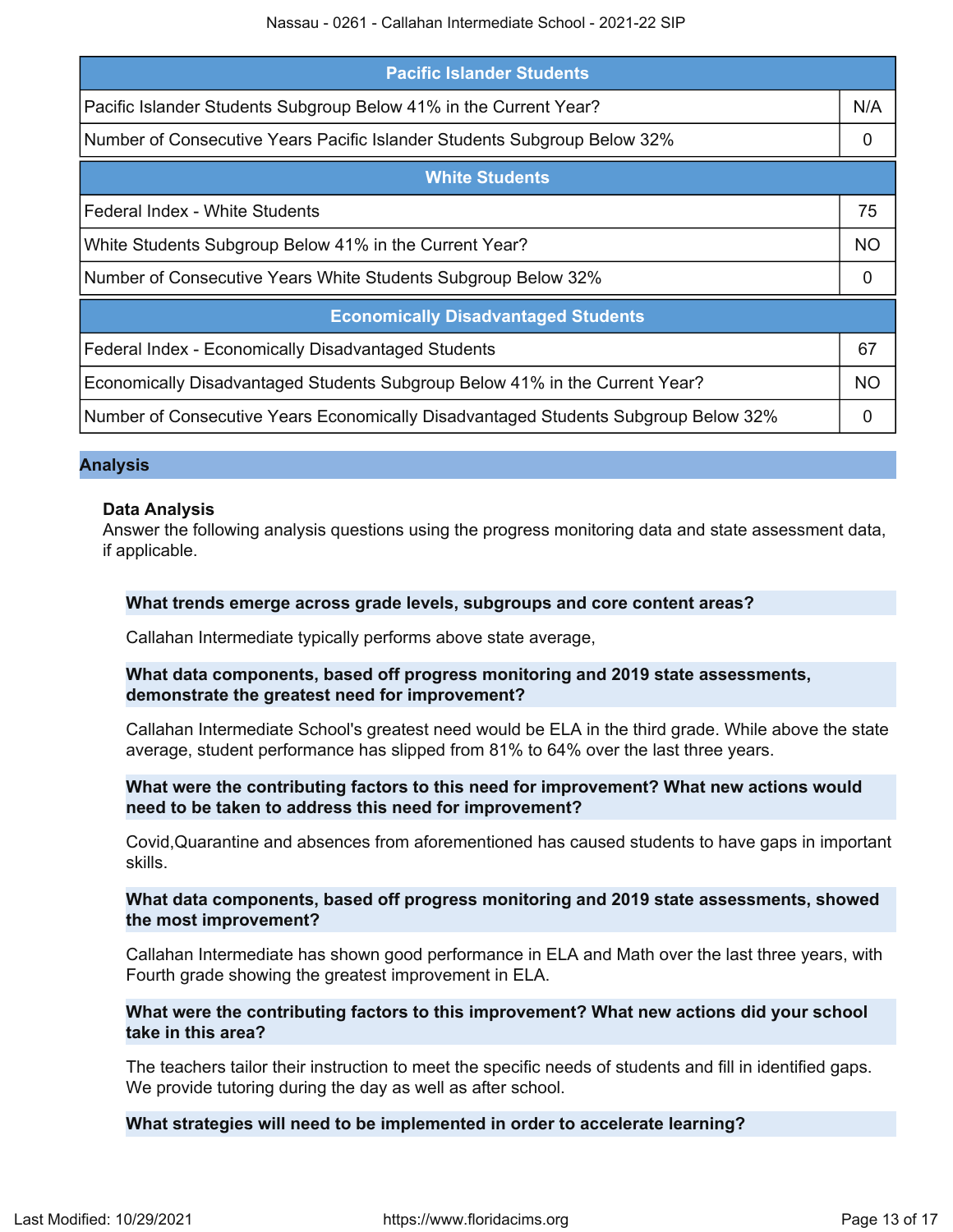Continue progress monitoring to identify skill gaps and tailor instruction to specific student need.

**Based on the contributing factors and strategies identified to accelerate learning, describe the professional development opportunities that will be provided at the school to support teachers and leaders.**

Staff development will be provided on McCarthy Math, B.E.S.T. standards, vocabulary and writing techniques.

**Provide a description of the additional services that will be implemented to ensure sustainability of improvement in the next year and beyond.**

Regular meetings with Progress Monitoring team will examine students progress and needs.

# **Part III: Planning for Improvement**

<span id="page-13-0"></span>**Areas of Focus:**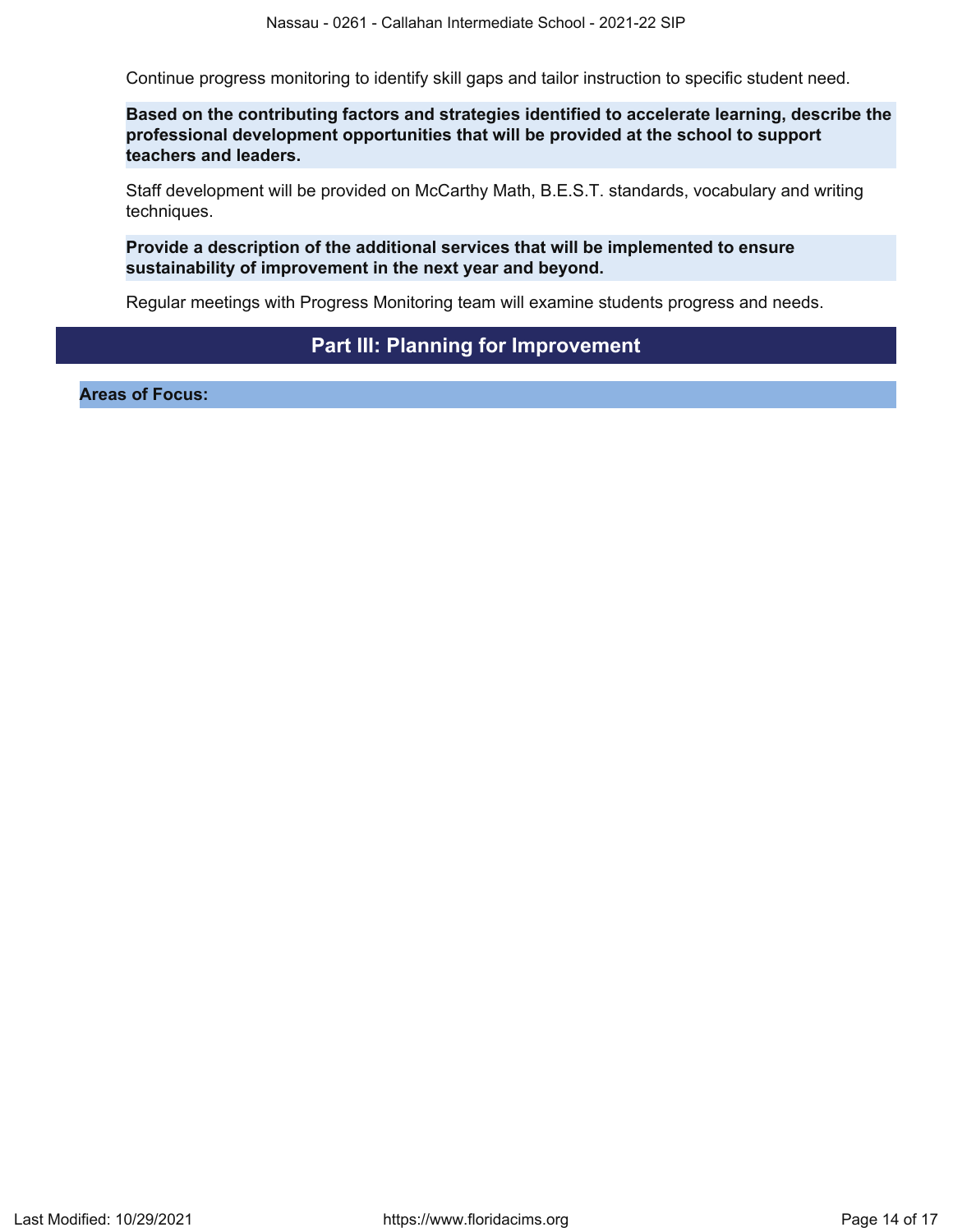|                                                                           | #1. Instructional Practice specifically relating to ELA                                                                                                                                                                                                                                                     |
|---------------------------------------------------------------------------|-------------------------------------------------------------------------------------------------------------------------------------------------------------------------------------------------------------------------------------------------------------------------------------------------------------|
| Area of<br><b>Focus</b><br><b>Description</b><br>and<br><b>Rationale:</b> | Callahan Intermediate School scored 64% achievement proficiency in grade 3 for ELA.<br>Our District average was 68% in 2021. We would like to increase proficiency in ELA by<br>utilizing several strategies and action steps below especially focusing on our lower quartile<br>students.                  |
| <b>Measureable</b><br><b>Outcome:</b>                                     | Proficiency in third grade ELA will increase from 64% proficienct to 70% proficient in the<br>2021 - 2022 school year.                                                                                                                                                                                      |
| <b>Monitoring:</b>                                                        | We will utilize regular progress monitoring for all students and more intensive monitoring<br>for students at risk. The Progress monitoring team will monitor the at risk students monthly<br>and the leadership team will meet to evaluate progress towards proficiency.                                   |
| <b>Person</b><br>responsible<br>for<br>monitoring<br>outcome:             | [no one identified]                                                                                                                                                                                                                                                                                         |
| Evidence-<br>based<br><b>Strategy:</b>                                    | The evidence-based strategy used is intentional differentiated ELA instruction based on<br>data from diagnostc assessments, daily observations, and Benchmark assessments.                                                                                                                                  |
| <b>Rationale for</b><br>Evidence-<br>based<br><b>Strategy:</b>            | Based on previous FSA and various assessments using iReady, STAR and Benchmark,<br>our data reveals the need for continued adjustments in differentiating small group<br>instruction and providing additional targeted instruction through intervention blocks such as<br>before and after school tutoring. |
| <b>Action Steps to Implement</b>                                          |                                                                                                                                                                                                                                                                                                             |
|                                                                           |                                                                                                                                                                                                                                                                                                             |

Targeted in-school support with small group instruction.

**Person Responsible** Lee Ann Jackson (jacksonle@nassau.k12.fl.us)

Tiered supports as indicated in MTSS and supported by progress montoring team.

**Person Responsible** Terri Bryant (terri.bryant@nassau.k12.fl.us)

Before and after school tutoring of our lower quartile with targeted instruction based on area of need.

**Person Responsible** Rachel Simmons (rachel.simmons@nassau.k12.fl.us)

Professional development focused on McCarthy Math, Vocabulary, Writing Techniques and B.E.S.T. standards.

**Person Responsible** Lee Ann Jackson (jacksonle@nassau.k12.fl.us)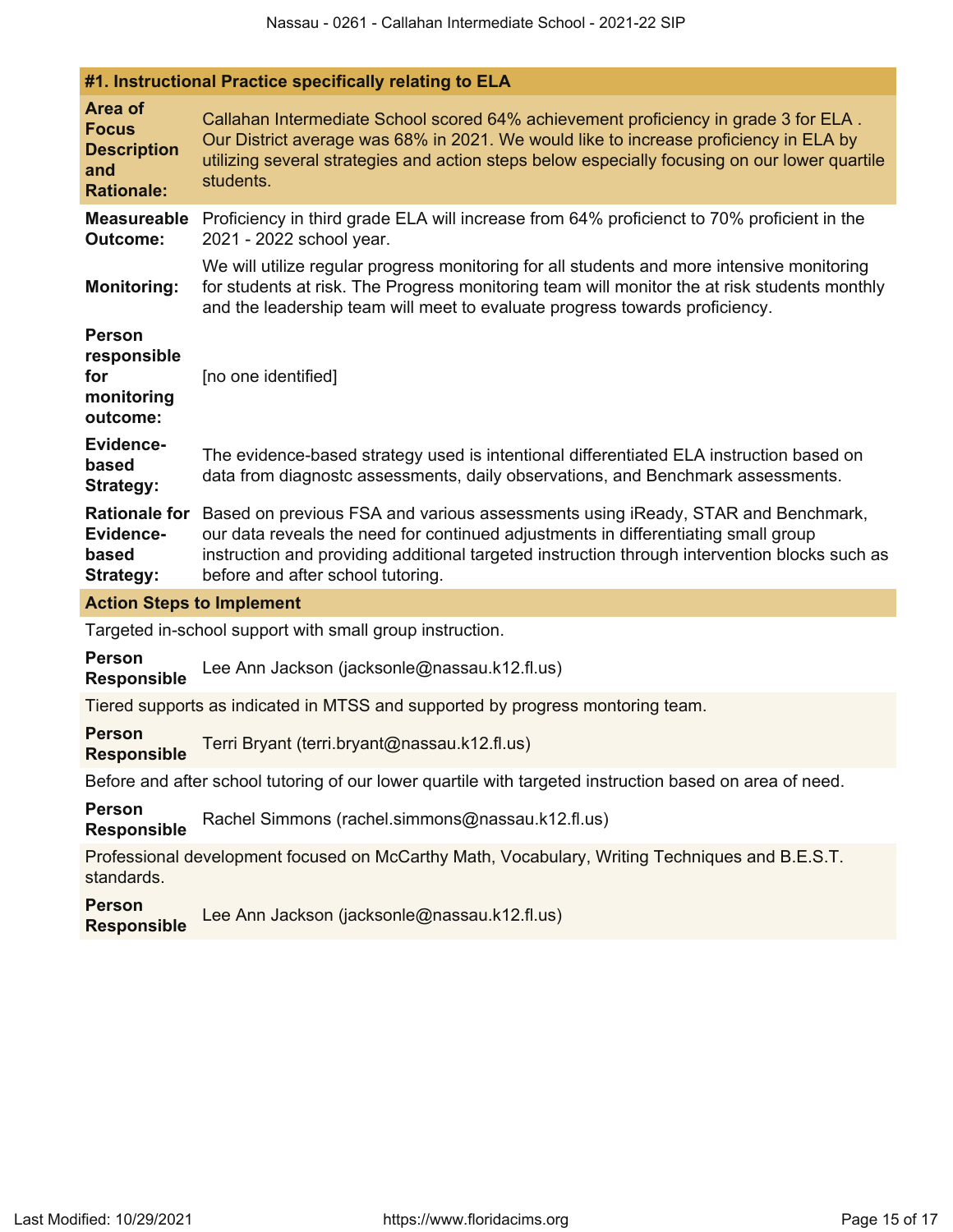|                                                                     | #2. Culture & Environment specifically relating to Student Attendance                                                                                                         |
|---------------------------------------------------------------------|-------------------------------------------------------------------------------------------------------------------------------------------------------------------------------|
| <b>Area of Focus</b><br><b>Description and</b><br><b>Rationale:</b> | Our current data shows that our Average Daily Attendance is 90.83%. COVID,<br>quarantined students and a local police emergency has attributed to this data.                  |
| <b>Measureable</b><br><b>Outcome:</b>                               | By the end of the 2022 school year, the goal at CIS is to increase the ADA from<br>90.83 to 95%.                                                                              |
| <b>Monitoring:</b>                                                  | Student's ADA percentage from the FOCUS portal will be reviewed monthly at the<br>Leadership Team meetings. Concerns and changes will be made accordingly.                    |
| Person responsible<br>for monitoring<br>outcome:                    | Lee Ann Jackson (jacksonle@nassau.k12.fl.us)                                                                                                                                  |
| Evidence-based<br><b>Strategy:</b>                                  | Parent communication will be used to bring awareness of attendance policy and to<br>implement student, classroom and school-wide positive incentives regarding<br>attendance. |
| <b>Rationale for</b><br>Evidence-based<br><b>Strategy:</b>          | It is evident that parent/student communication and incentives aare needed to<br>express the importance of attendance and the correlation to student achievement.             |
| <b>Action Steps to Implement</b>                                    |                                                                                                                                                                               |
|                                                                     | Marchine articles concentive continue where the classics and cloud code.                                                                                                      |

Positive reinforcement/incentives given to classes and students.

**Person Responsible** Desiree Thompson (thompsonde@nassau.k12.fl.us)

Attendance policy communicated and clarified.

**Person Responsible** Desiree Thompson (thompsonde@nassau.k12.fl.us)

Parent letters and phone calls from teachers following up on absences as well as providing instruction materials if students are learning from home due to COVID.

**Person Responsible** [no one identified]

#### **Additional Schoolwide Improvement Priorities**

Using the [SafeSchoolsforAlex.org](https://www.safeschoolsforalex.org/fl-school-safety-dashboard/), compare the discipline data of the school to discipline data across the state and provide primary or secondary areas of concern that the school will monitor during the upcoming school year. Include how the school culture and environment will be monitored through the lens of behavior or discipline data.

**Callahan Intermediate Leadership team will analyze discipline as part of our monthly progress monitoring and address needs as they are identified.**